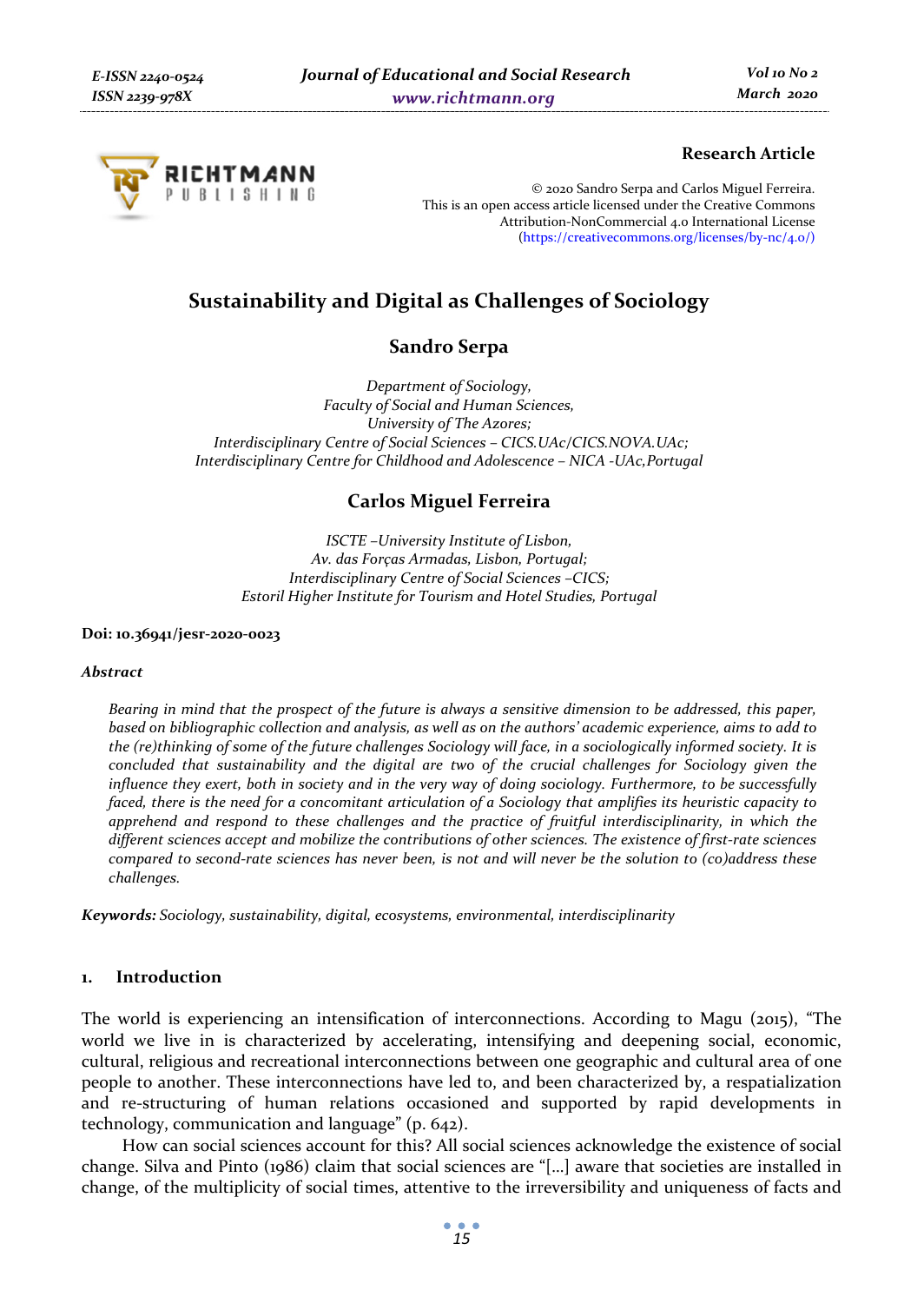the historical thickness of social structures" (p. 24).

Moreover, according to Nnebedum (2019), "The purpose of sociology is (and should be) to understand how human action and thinking can shape (and is being shaped by) these diverse subject matters" (p. 38). Specifically, in the emergence of sociology, philosophy of history, centered on the progressive liberation of man, the transformative theories of biology, centered on human and social evolution, and historical science were crucial dimensions that greatly influenced their founding proposals of sociology (Rocher, 1989). In summary, many of the first sociologists were, then, influenced by the idea of social evolution and progress (Adam, 2011; Aron, 1994; Cruz, 1989; Paiva, 2014).

Currently, among other factors, Sociology as a form of scientific knowledge (Ferreira & Serpa, 2017), "thanks to the socialisation process that, through the learning of the culture of a given social environment, translated in ways of acting, thinking and feeling, allows the attainment of common expectations in social life, but always with some relative autonomy of the individual" (Serpa & Ferreira, 2018, p. 841), implies having an empirical, analytical and systematic basis (Nnebedum, 2019). In a very relevant synthesis, Javeau (1998) proposes the features of Sociology as a science depicted in Table 1.

**Table 1.** Features of Sociology as a science

| Rejection of self-justifying universal explanation systems                               |  |  |
|------------------------------------------------------------------------------------------|--|--|
| Does not consider progress without giving it a qualitative direction                     |  |  |
| Affirms scientific paradigmatic plurability                                              |  |  |
| Primacy of deduction over induction without banning the latter                           |  |  |
| Aims at setting up systems of comprehensive explanations of the real                     |  |  |
| Does not consider as possible a predictability of the social future in a prophetic sense |  |  |

**Source:** Javeau, 1998, pp. 64 and 65.

In this paper, we will focus our attention on the last feature: it is not possible to predict the social future in the prophetic sense. This goes against Sallum Jr.'s (2005) stance when the author affirms that "The processes of transformation of both the discipline and the social bases on which it rests are too complex in relation to our ability to identify the trends that should impose themselves in the future" (p. 19).

There are several factors potentially involved in social change, notably the demographic, geographic, technological, cultural, social and environmental (Guclu, 2019). "Social change is a social phenomenon and a natural social process. Change is not only formed by the internal structure within a society, but is also formed by factors outside of it. This change can be sometimes be slowed down, hampered, perhaps even redirected some, but not stopped completely" (Guclu, 2019, p. 70).

However, prophecy differs from grounded prediction (Adam, 2011; Vásquez, 2020; Rocher, 1989). Prophetism can be considered as described in Table 2.

**Table 2.** Characteristics of Prophetism

| Critical view of present society             |  |  |
|----------------------------------------------|--|--|
| Order of thought of a meta-scientific nature |  |  |
| Inspiring of an orientation                  |  |  |
| Provide security and certainty               |  |  |
| Being optimistic or pessimistic              |  |  |

**Source:** Rocher, 1989, pp. 226 - 227.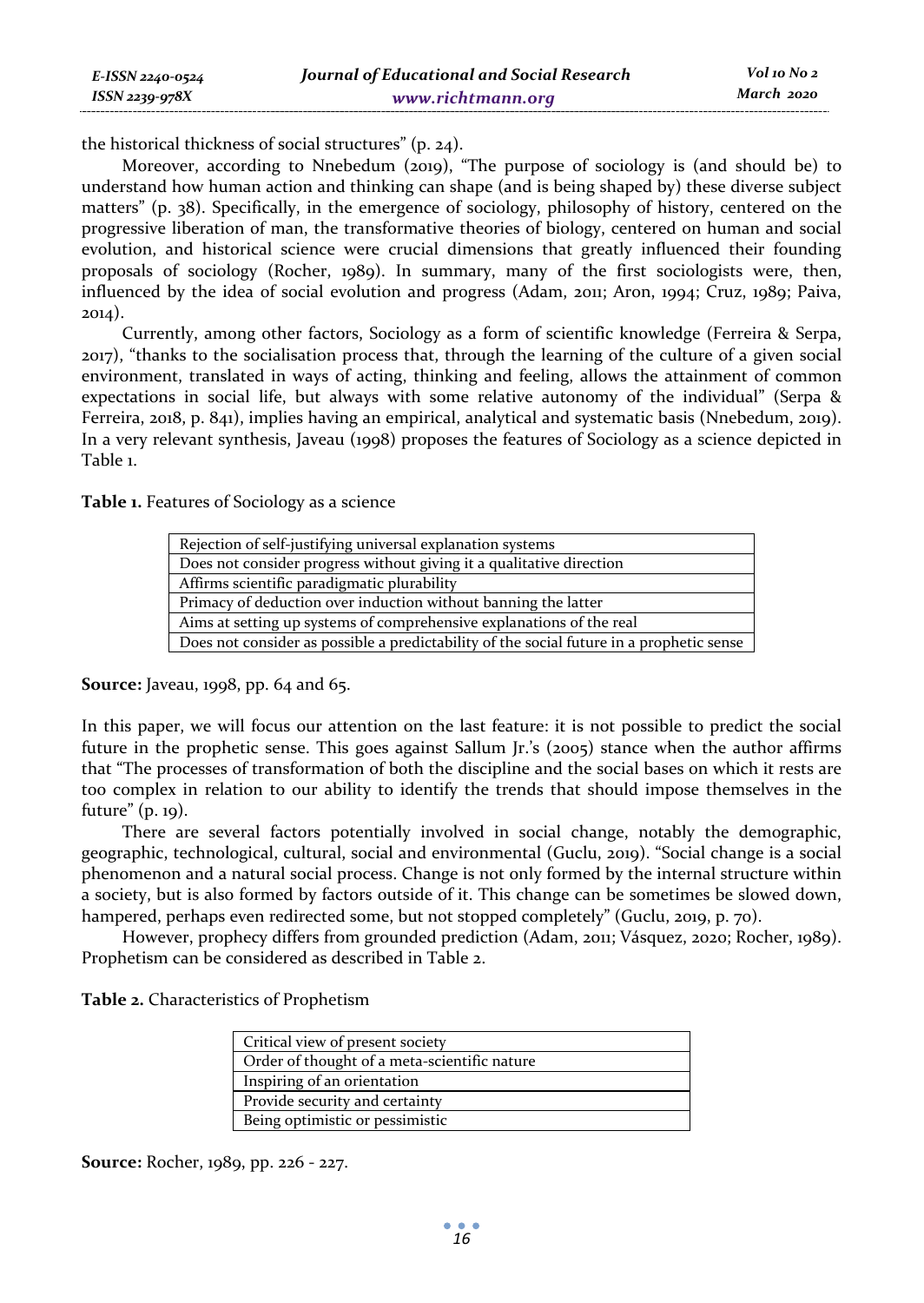For its part, the prediction of the future must be substantiated, given that "the future is described, analyzed and explained within the framework of sociological discourse" (Volkov, Khunagov, Kumykov, Krotov, & Magomedov, 2016, p. 9597). Tutton (2017) maintains that "Discursive constructions of the future are not simply imaginative in the traditional sense but are thoroughly social practices. These practices are in turn implicated in forming certain materialities and with letting loose both intended and unintended consequences" (pp. 10-14).

The prediction has several functions: clarifying, planning, organizing and educating (Table 3).

**Table 3.** Basic functions of human and social welfare

| Clarifier   | understand better                                                                               |  |
|-------------|-------------------------------------------------------------------------------------------------|--|
| Project     | expand and stimulate the imagination                                                            |  |
|             | Organizational achieve synergy between actors and generate development at all levels            |  |
| Educational | learn continuously and become aware of our active role in the present as builders of the future |  |

#### **Source:** Vásquez, 2002, p. 252.

How can we understand and view the study of the social, in which "objective relations, for which representative cognitive constructions are sought, are intertwined in a network of particularly tight interconnections and interactions, and it is much more difficult to find isolable relations" (Castro, 1986, p. 300), in the context described above? As the prospect of the future is always a sensitive dimension to be addressed, this paper, based on bibliographic collection and collection, and also in the authors' academic experience, aims to add to the (re)thinking of some of the future challenges Sociology will face, in a sociologically informed society. For this purpose, a bibliographic search was carried out in the Scilit and B-ON databases, using the words "Sociology", "science", "future" and "sustainability" in the title and the abstract.

### **2. Sociological Challenges**

In addition to the difficulty inherent in studying a future that, by definition, has not yet happened, with all the high degree of uncertainty it places on making predictions, "investigators affect the reality they study and that all research makes a difference in the world then, according to the Heisenberg principle, futurity is inescapably endemic to the scientific methodology" (Adam, 2011, p. 594). This can lead, for example, and according to Costa (1992), to self-fulfilling prophecy or selfdenying prophecy.

### *2.1 Sustainability*

Lidskog, Mol and Oosterveer (2015) advocate that "Globalisation is perceived through changing social practices, institutional developments and social controversies in different and sometimes unexpected and unwanted ways in distinct geographies, sectors and social fields. […] Globalisation has also affected the sociological study of interactions between society and the environment" (p. 340).

With the processes of globalisation, an idea of responding to globalised and interdependent needs has begun to emerge. Thus, sustainability as economics, ecology and social equity – "human welfare that takes into consideration inter- as well as intra-generational equity, and which does not exceed the limits of natural resource bases" (Passerini, 1998, cit. in Serpa & Sá, 2019, p. 102) – has become an essential concept.

However, it is often insufficiently valued that sustainability is an extremely complex concept, and also a socio-historical one, which materialises (or not) in specific social contexts and situations of the human-natural relationship (Long, Clark, Shriver, & Clausen, 2016; Lockie, 2016; Van Koppen, 2017; Lidskog et al., 2015) (Figure 1).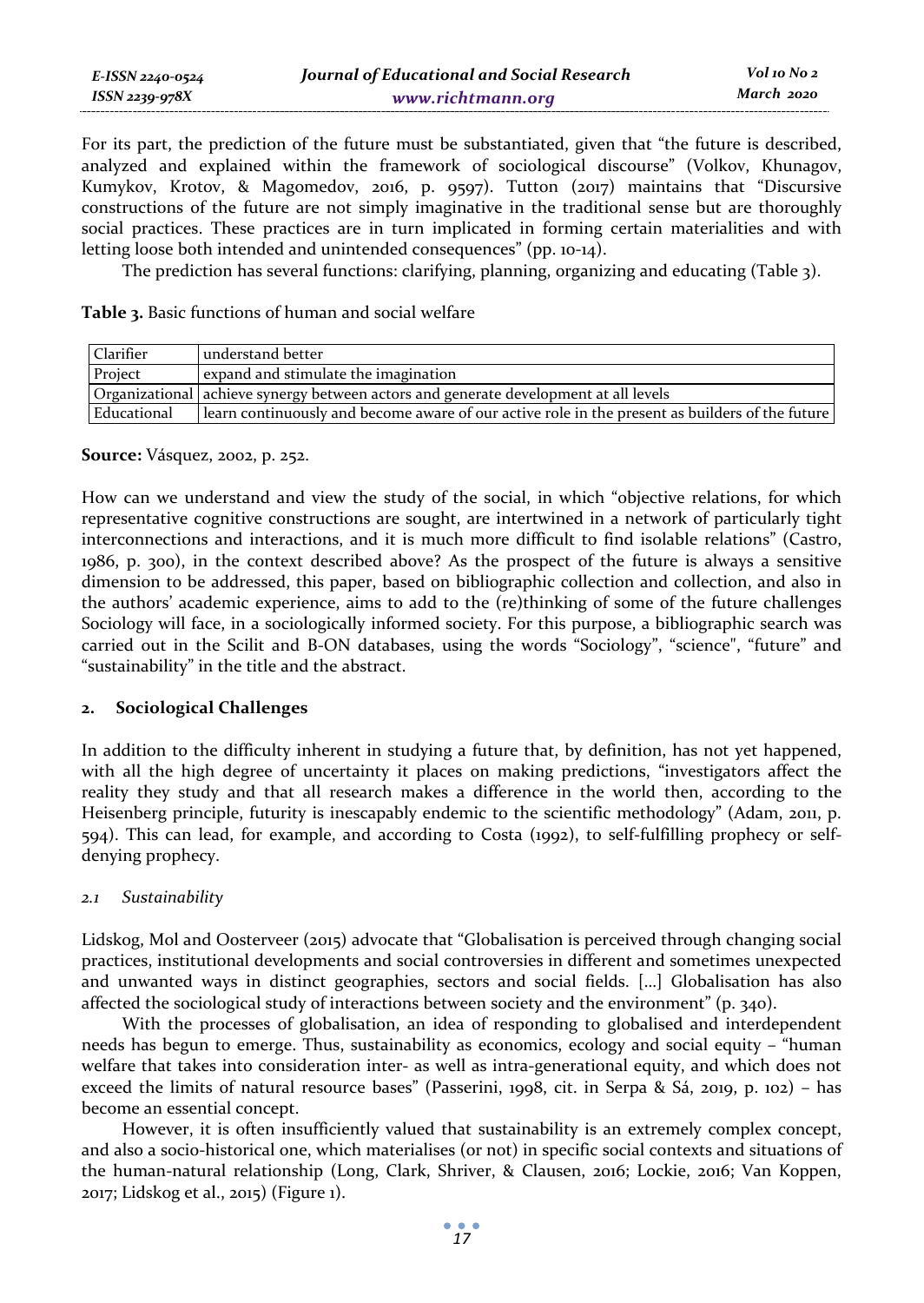

**Figure 1.** The interpenetrating sociocultural and biophysical realms that make up a causally dynamic ecological whole

**Source:** Van Koppen, 2017, p. 176.

Within this context, Lockie (2016) indicates two challenges for Sociology:

*"First, by necessity, we must treat ecosystem processes, non-human species and machines as objects of sociological inquiry and theory building alongside people and institutions. We cannot treat the nonhuman either as self-evident or as the exclusive domain of the natural sciences […]. Second, we must come to grips with the future orientation of sustainability and the need to apprehend social and ecological relations that have not yet been realized" (pp. 2 and 3).* 

The situation of the global environmental crises in promoting sustainable development that respects the future of the new generations implies that Sociology itself becomes global, respecting the set of dimensions put forth in Table 4.

**Table 4.** A global environmental sociology

| Dimensions:                                                                                                |  |  |
|------------------------------------------------------------------------------------------------------------|--|--|
| Analyses local and place-based environmental issues while maintaining an understanding of their global     |  |  |
| lembeddedness and co-construction                                                                          |  |  |
| Will understand global environmental issues by including place-based and contextual specificities,         |  |  |
| practices and effects in the analysis                                                                      |  |  |
| Explores how these national/regional approaches can fruitfully contribute to cross-boundary sharing of     |  |  |
| and learning from findings and concepts                                                                    |  |  |
| Has specific objects of thought and reflection (society – environment interactions), but the work of       |  |  |
| investigating and explaining these is always related to general sociology                                  |  |  |
| Disciplinary collaboration and the in-migration of disciplines should not result in the dissolution of the |  |  |
| sociological discipline, although it might become increasingly more difficult to distinguish sociology     |  |  |
| from some of the other social sciences                                                                     |  |  |
| Should and will have expanding global institutions but these expanding global research institutions        |  |  |
| should not replace their national counterparts but instead complement them, and have to be recognised      |  |  |
| by these national counterparts                                                                             |  |  |
| Is not just a critical sociology of environmental problems, nor just a solution-oriented sociology of      |  |  |
| environmental reform                                                                                       |  |  |

**Source:** Lidskog et al., 2015.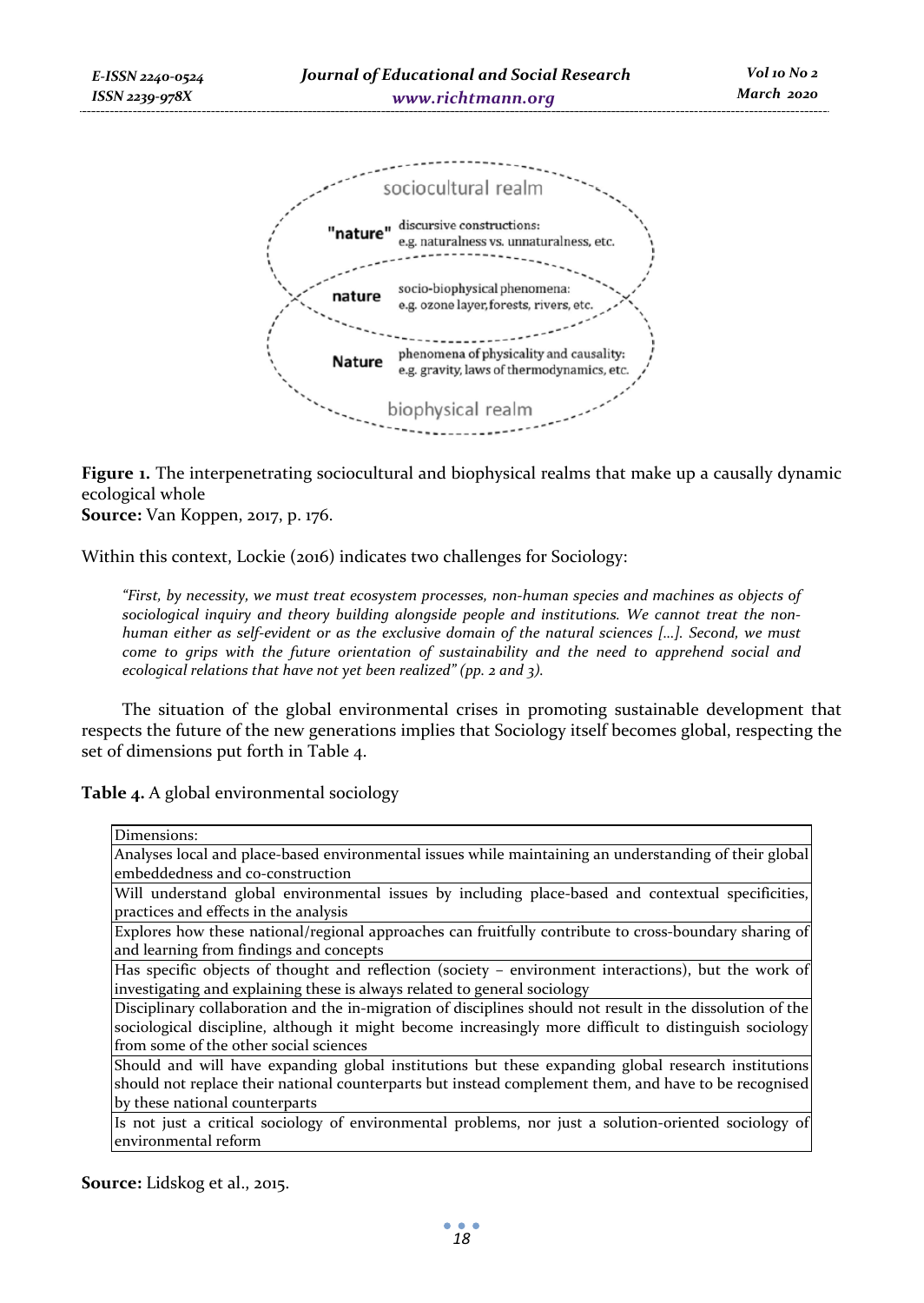| E-ISSN 2240-0524 | Journal of Educational and Social Research | Vol 10 No 2 |
|------------------|--------------------------------------------|-------------|
| ISSN 2239-978X   | www.richtmann.org                          | March 2020  |

According to Haluza-DeLay and Davidson (2008), "The genius of sociology is its recognition of the dialectic of collective and individual processes that describe social systems, a methodology that can be applied to the complex interactions of societies and their environments. Sociology's relevance to environmental improvement also demands disciplinary self-reflexivity" (p. 634).

In this process, the interdisciplinary dialogue between various natural and social sciences is vital (Bhatasara, 2015; Jorgenson, 2016; Schroeder, 2010). Lidskog et al. (2015) argue that "natural sciences and their representations should not be taken as neutral inputs into environmental sociology; instead, they should be critically and sociologically investigated by placing them in their social context, and possibly opened up for discussion of what we really know about the state of the environment" (p. 347).

#### *2.2 Digital*

Digital technologies increasingly shape today's society and its cultures (Lupton, 2013, 2015; Nascimento, 2016). According to Lupton (2013), "People across the globe have becoming linked together by digital media and networks in unprecedented ways, allowing for the fast and efficient flow of information across these networks" (p. 2). All these shifts have an influence both on society and on the way sociology is done (Marres, 2017).

Concerning the influence of the digital dimension in society, several studies address Industry 4.0 (which focuses mainly on the influence of the digital on production processes), as well as the concept of Society 5.0 (focusing on the presence of the digital in all social sectors). Ferreira and Serpa (2018) sustain that, "opposing a deepening of the potential of the individual-technology relationship in fostering the improvement of the quality of life of all people through a super-intelligent society, Society 5.0 is an extremely recent concept as a guide for social development and that can have a profound impact on societies at all levels, such as in terms of the quality of life and sustainability" (p. 26).

One example of this is the presence of the digital influencing the educational process itself (Selwyn & Facer, 2014) (Table 5).

**Table 5.** Areas of significant attention within an emerging 'sociology of education and technology'

| Digital technology and the reconfiguration of space, time and responsibility |  |  |
|------------------------------------------------------------------------------|--|--|
| Digital technology and the (hyper) individualisation of education            |  |  |
| Digital technology and educational inequalities                              |  |  |
| Digital technology and educational contexts                                  |  |  |

**Source:** Selwyn and Facer, 2014.

The digital is not neutral (Suchacka & Horáková, 2019). It is yet another dimension to be considered in the processes of social inequalities (Nascimento, 2016), creating a new elite – Digital Suzerains – with the ability to control and produce in digital technologies (DeSousa, McConatha, & Lynch, 2011). Therefore, digital literacy – as a competence to mobilize both as a consumer and as a producer to enable good performance and functional participation in a digital context – is essential (Santos & Serpa, 2017).

In an idea conveyed already of 2011, but that is still and always current, "the new technologies have altered social roles, statuses and norms in ways that are unexpected and unpredictable. Far from leading to the inevitable and onward march of an all-encompassing and overreaching capitalism, the new technologies have produced both systems and ideologies that undermine what would appear to be the taken-for-granted path as suggested by the social sciences" (DeSousa et al., 2011, p. 218).

The term digital sociology first emerged in the English-speaking academic literature in 2009 and already has a relevant background (Cf. Marres, 2017; Nascimento, 2016). The growing immersion of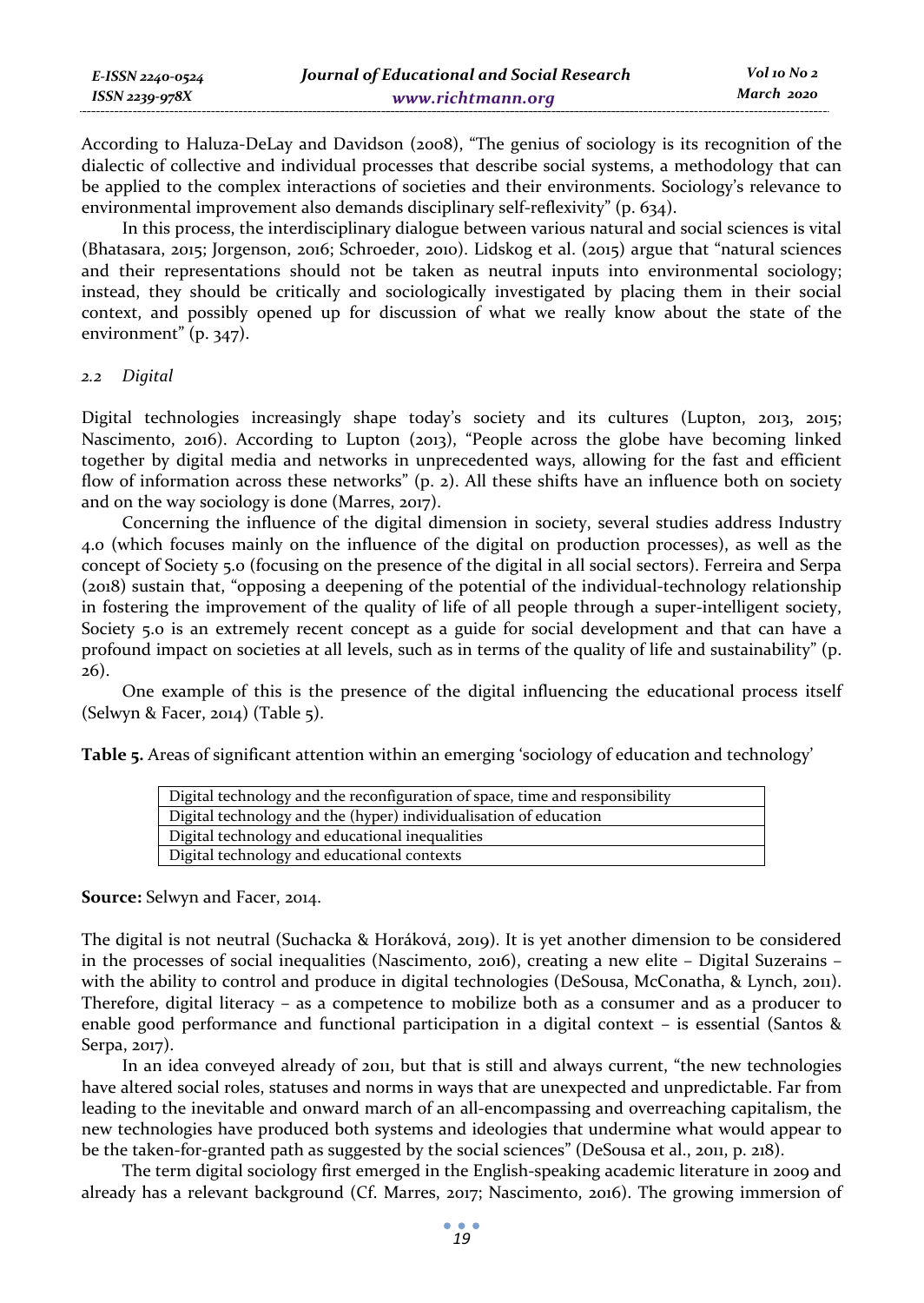the digital has deep implications in the way of doing Sociology, some of them not yet fully considered and taken on by sociologists themselves (Table 6). As Lupton (2013) argues, "Digital sociology provides a means by which the impact, development and use of digital technologies and their incorporation into social worlds and concepts of selfhood may be investigated, analysed and understood" (p. 5).

**Table 6.** Four distinct aspects of digital Sociology

| Professional digital                          | Using digital media tools as part of sociological practice: to build networks, construct an                                                                                                                                                                             |  |
|-----------------------------------------------|-------------------------------------------------------------------------------------------------------------------------------------------------------------------------------------------------------------------------------------------------------------------------|--|
| practice                                      | online profile, publicise and share research and instruct students                                                                                                                                                                                                      |  |
| Sociological analyses<br>of digital media use | Researching the ways in which people's use of digital media technologies configures<br>their sense of selves, their embodiment and their social relations and the role of digital<br>media in the creation or reproduction of social institutions and social structures |  |
| Digital data analysis                         | Using digital data for social research, either quantitative or qualitative                                                                                                                                                                                              |  |
| Critical digital                              | Undertaking reflexive and critical analysis of digital media technologies informed by                                                                                                                                                                                   |  |
| sociology                                     | social and cultural theory                                                                                                                                                                                                                                              |  |

**Source:** Lupton, 2013, p. 5.

This context poses sociologists profound and specific challenges (Carrozza, 2018, Lupton, 2013, 2015; Marres, 2017), which are summarized in Table 7. According to Lupton (2013),

"As an academic discipline, sociology has traditionally played an important role in identifying and commenting upon the role played by media and technologies in everyday life, social relations, social inequality, social institutions, selfhood and the body. In this spirit, and also as digital technologies increasingly become part of the academic world as it has in many other spheres, continuing critical and reflexive examination of these technologies and their implications for academic practice and selfhood should be an integral dimension of sociological research" (p. 13).

**Table 7.** Challenges for sociologists posed by the new digital media

| The digital data economy                                                            | Sociologists' position as empirical social research experts |
|-------------------------------------------------------------------------------------|-------------------------------------------------------------|
| Digital data and Web 3.0                                                            | Sociologists' computational and data analysis expertise     |
| The politics of circulation                                                         | Sociologists' control over the products of their research   |
| MOOCS, open access publishing, citation indices Sociologists' employment conditions |                                                             |
| Social and other digital media expertise                                            | Sociologists' professional and public profiles              |

**Source:** Lupton, 2013, p. 12.

Considering that "Digital social research is not only a way of knowing society, as if from the outside, it is equally a participant in wider dynamics of mutual adjustment between digital settings, actions and content" (Marres, 2017, pos. 156), the study of digital mediation in the social, at various levels, can only be fully achieved through interdisciplinary research strategies (Witte, 2012; Lupton, 2013, 2015; Marres, 2017), acknowledging the "*unstable identity* of digital social research techniques" in a *methodological uncanny* (Marres, 2017). Moreover, following this author, "digital social research operates in a space *between* technology and methodology. We must design our research both *with and against* the digital: with and against the data formats, measures and features inscribed into the devices and infrastructures with which we conduct our enquiry" (Marres, 2017, pos. 97).

### **3. Conclusion**

Sustainability and digital are two of the future challenges for Sociology. These challenges can only be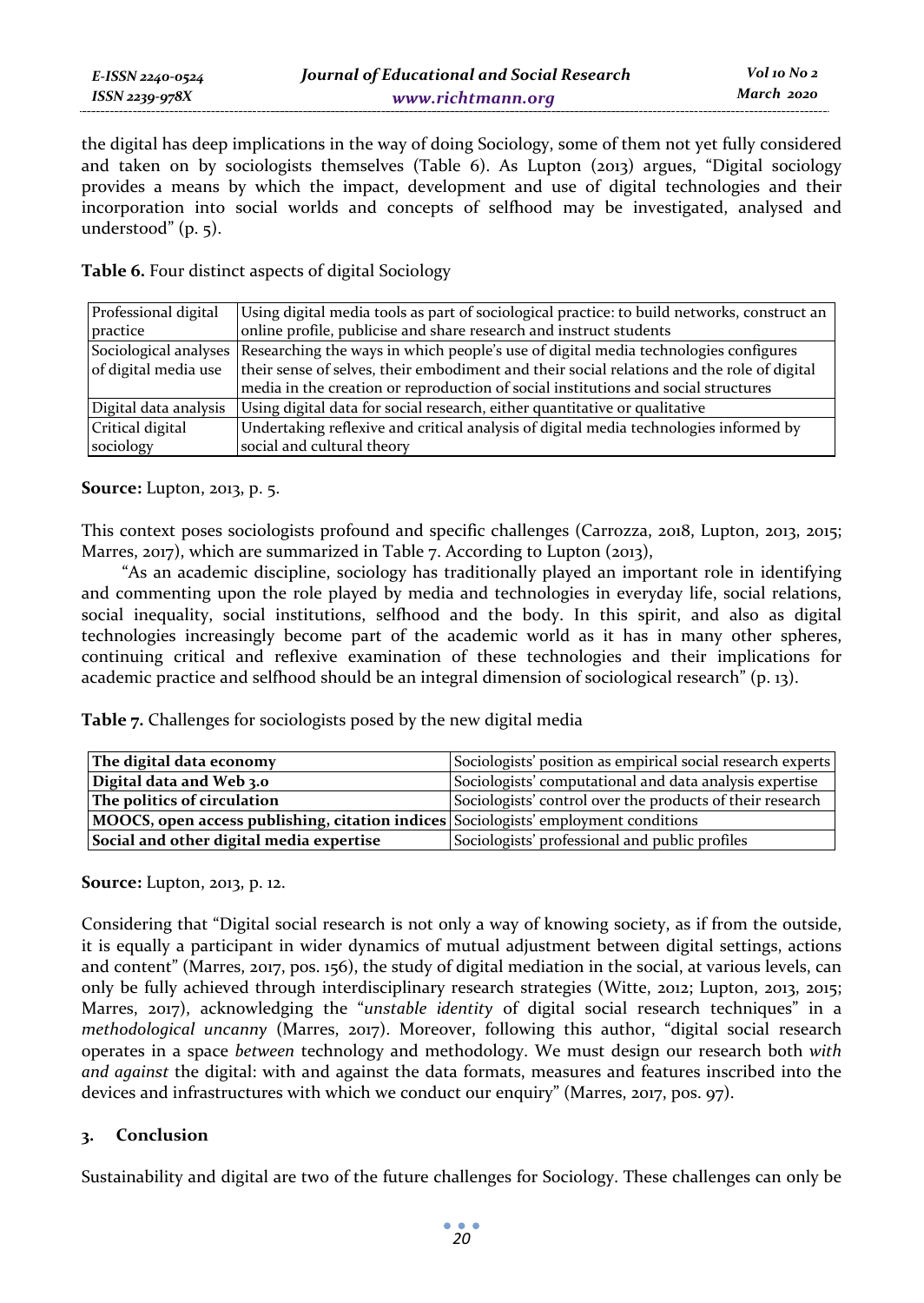met successfully if Sociology deepens its internal knowledge on these issues and, at the same time, there is a deepening of the interdisciplinary dialogue. In the intradisciplinary issue, Sociology is, admittedly, "a low-consensus discipline, where different schools of thought have distinct expectations about suitable scientific practices. Future research should focus on how the mechanisms manifest themselves within different paradigms and how they prohibit the exchange of ideas. Otherwise, Sociology might increasingly give way to an archipelago of sub-disciplines with their own domains of knowledge but a limited ability to produce new insights" (Schwemmer & Wieczorek, 2019, p. 1). In terms of interdisciplinarity as the promotion and mobilisation of synergies from two or more different scientific disciplines (Serpa, Ferreira, & Santos, 2017), this is a key process (Nnebedum, 2019; Serpa et al., 2017), but which faces specific difficulties, given that "The scientific method relies on the accumulation and integration of the findings of individual researchers into a cumulative body of knowledge. The construction of a common body is a gigantic task, given the diversity of disciplines, methods, interests and applications found in this research community" (Whitte, 2012, p. 85).

Interdisciplinarity, if properly put in practice, has high heuristic potential (Duschinsky, 2019; Lyle, 2016), but the following prevention is very pertinent: "Sociologists embarking on similar endeavours should ensure there is shared commitment towards a social issue to prevent the marginalization of sociological research" (Lyle, 2016, p. 1169).

It is concluded that sustainability and digital are two of the crucial challenges of Sociology and that, to be successfully addressed, a concomitant articulation will be needed to shape a Sociology that expands its heuristic capacity to grasp and respond to these challenges, as well as the practice of fruitful interdisciplinarity, in which the various sciences accept and mobilize the contributions of other sciences. The existence of first-rate sciences compared to second-rate sciences has never been, is not and will never be the solution to address these challenges.

#### **4. Acknowledgements**

*E-ISSN 2240-0524 ISSN 2239-978X*

University of The Azores, Interdisciplinary Centre of Social Sciences—CICS.UAc/CICS.NOVA. UAc,  $UID/SOC/04647/2019$ , with the financial support of  $ECT/MEC$  through national funds and, when applicable, co-financing from FEDER under the PT2020 Partnership Agreement.

#### **References**

- Adam, B. (2011). Wendell Bell and the sociology of the future: Challenges past, present and future. *Futures*, *43*(6), 590–595. doi: 10.1016/j.futures.2011.04.007.
- Aron, R. (1994). *As etapas do pensamento sociológico* [The stages of sociological thinking]. Lisboa: Publicações Dom Quixote.
- Bhatasara, S. (2015). Debating sociology and climate change. *Journal of Integrative Environmental Sciences, 12*(3), 217–233. doi: 10.1080/1943815x.2015.1108342.
- Carrozza, C. (2018). Re-conceptualizing social research in the "digital era". Issues of scholarships, methods, and epistemologies*. Análise Social, LIII*(228), 652–671. doi: 10.31447/as00032573.2018228.05.
- Castro, A. (1986). A causalidade nas ciências sociais: Uma abordagem epistemológica [Causality in social sciences: An epistemological approach]. In A. S. Silva, & J. M. Pinto (Orgs.), Metodologia das ciências sociais [Methodology of social sciences] (pp. 279–312). Porto: Edições Afrontamento.
- Costa, A. F. (1992). *Sociologia* [Sociology]. Lisboa: Difusão Cultural.
- Cruz, M. B. (1989). *Teorias sociológicas. Os fundadores e os clássicos (Antologia de textos) (I Vol.). Émile Durkheim* [Sociological theories. The founders and the classics (Anthology of texts) (I Vol.). Émile Durkheim]. Lisboa: Fundação Calouste Gulbenkian.
- DeSousa, V., McConatha, D., & Lynch, M. J. (2011). The nexus of digital technology, sociology and economics. *The International Journal of Interdisciplinary Social Sciences*, *5*(10), 211–219.
- Duschinsky, R. (2019). Attachment and the archive: Barriers and facilitators to the use of historical sociology as complementary developmental science. *Science in Context, 32*(3), 309–326. doi: 10.1017/s0269889719000243.
- Ferreira, C. M., & Serpa, S. (2017). Challenges in the teaching of sociology in higher education. Contributions to a discussion. *Societies*, *7*(4), 30, 1–11.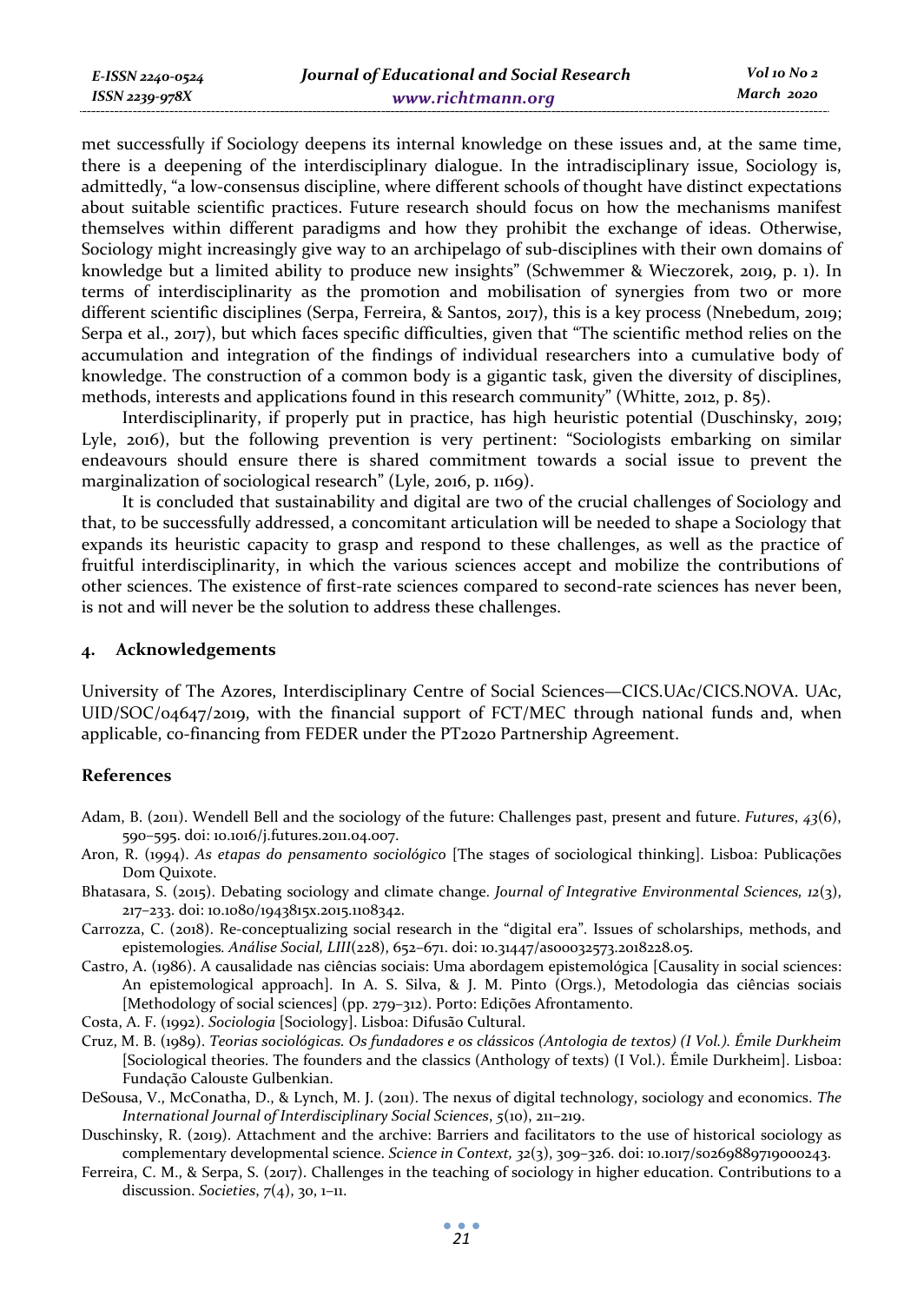- Ferreira, C. M., & Serpa, S. (2018). Society 5.0 and social development: Contributions to a discussion. *Management and Organizational Studies, 5*(4), 26. doi: 10.5430/mos.v5n4p26.
- Guclu, I. (2019). Social change and development: A critical comparison of classical with contemporary sociological theory. *Studies in Asian Social Science*, *6*(2), 66–76. doi: 10.5430/sass.v6n2p66.
- Haluza-DeLay, R., & Davidson, D. J. (2008). The environment and a globalizing sociology. *Canadian Journal of Sociology*, *33*(3), 631–656. doi: 10.29173/cjs4157.
- Javeau, C. (1998). *Lições de sociologia* [Lessons of sociology]. Oeiras: Celta Editora.
- Lidskog, R., Mol, A. P., & Oosterveer, P. (2015). Towards a global environmental sociology? Legacies, trends and future directions. *Current Sociology*, *63*(3), 339–368. doi: 10.1177/0011392114543537.
- Lockie, S. (2016). Sustainability and the future of environmental sociology. *Environmental Sociology, 2*(1), 1–4. doi: 10.1080/23251042.2016.1142692.
- Longo, S., Clark, B., Shriver, T., & Clausen, R. (2016). Sustainability and environmental sociology: Putting the economy in its place and moving toward an integrative socio-ecology. *Sustainability, 8*(5), 437, 1–17. doi: 10.3390/su8050437.
- Lupton, D. (2013). *Introducing digital sociology*. Sydney: University of Sydney.
- Lupton, D. (2015). *Digital sociology***.** New York, NY: Routledge.
- Lyle, K. (2016). Shaping the future of sociology: The challenge of interdisciplinarity beyond the social sciences. *Sociology, 51*(6), 1169–1185. doi: 10.1177/0038038516653728.
- Magu, S. (2015). Reconceptualizing cultural globalization: Connecting the "cultural global" and the "cultural local". *Social Sciences*, *4*(3), 630–645. doi: 10.3390/socsci4030630.
- Marres, N. (2017). Digital sociology: The reinvention of social research. Malden, MA: Polity (e-book version).
- Nascimento, L. F. (2016). A sociologia digital: Um desafio para o século XXI [Digital sociology: A challenge for the 21st century]. *Sociologias, 18*(41), 216–241. doi: 10.1590/15174522-018004111.
- Nnebedum, C. (2019). The value of integrating 21st century skills into the enterprise of teaching sociology. *Academic Journal of Interdisciplinary Studies*, *8*(1), 37–44. doi: 10.2478/ajis-2019-0003.
- Paiva, A. (2014). *Pensamento sociológico. Uma introdução didática às teorias clássicas* [Sociological thought. A didactic introduction to classical theories]. Lisboa: PACTOR: Edições de Ciências Sociais, Forenses e da Educação.
- Rocher, G. (1989). *Sociologia geral. A organização gera*l, 2 [General sociology. The general organisation, 2]. Lisboa: Editorial Presença.
- Sallum Jr., B. (2005). O futuro das ciências sociais. A sociologia em questão [The future of social sciences. Sociology in question]. *Sociologia – Problemas e Práticas, 48*, 19–26.
- Santos, A., & Serpa, S. (2017). The importance of promoting digital literacy in higher education. *International Journal of Social Science Studies, 5*(6), 90–93. doi: 10.11114/ijsss.v5i6.2330.
- Schroeder, R. (2010). The limits to transforming the environment and the limits to sociological knowledge. *Sustainability, 2*(8), 2483–2498. doi: 10.3390/su2082483.
- Schwemmer, C., & Wieczorek, O. (2019). The methodological divide of sociology: Evidence from two decades of journal publications. *Sociology, 003803851985314*. doi: 10.1177/0038038519853146.
- Selwyn, N., & Facer, K. (2014). The sociology of education and digital technology: Past, present and future. *Oxford Review of Education, 40*(4), 482–496. doi: 10.1080/03054985.2014.933005.
- Serpa, S., & Ferreira, C. M. (2018). Sociological problem and social problem: Contributions to a discussion. *Sociology and Anthropology*, *6*(11), 840–844. doi: 10.13189/sa.2018.061104.
- Serpa, S., Ferreira, C. M. and Santos, A. I. (2017). Fostering interdisciplinarity, Implications for social sciences. *International Journal of Social Science Studies, 5*(12), 44.
- Serpa, S., & Sá, M. J. (2019). Exploring sociology of education in the promotion of sustainability literacy in higher education. *The Journal of Social Sciences Research, 5*(1), 101–116. doi: 10.32861/jssr.51.101.116.
- Silva, A. S., & Pinto, J-. M. (1986). Uma visão global sobre as ciências sociais [A global view on social sciences]. In A. S. Silva, & J. M. Pinto (Orgs.), *Metodologia das ciências sociais* [Methodology of social sciences] (pp. 9– 27). Porto: Edições Afrontamento.
- Suchacka, M., & Horáková, N. (2019). Sociological barriers in the quality of production. *Quality Production Improvement – QPI, 1*(1), 1–8. doi: 10.2478/cqpi-2019-0001.
- Van Koppen, C. S. A. (2017). Incorporating nature in environmental sociology: A critique of Bhaskar and Latour, and a proposal. *Environmental Sociology, 3*(3), 173–185. doi: 10.1080/23251042.2016.1272180.
- Vásquez, J. M. (2020). La construcción social del futuro. Anotaciones desde la previsión humana y social [The social construction of the future. Notes from human and social welfare]. *Cuadernos de* Administración*, 27*, 226–263.